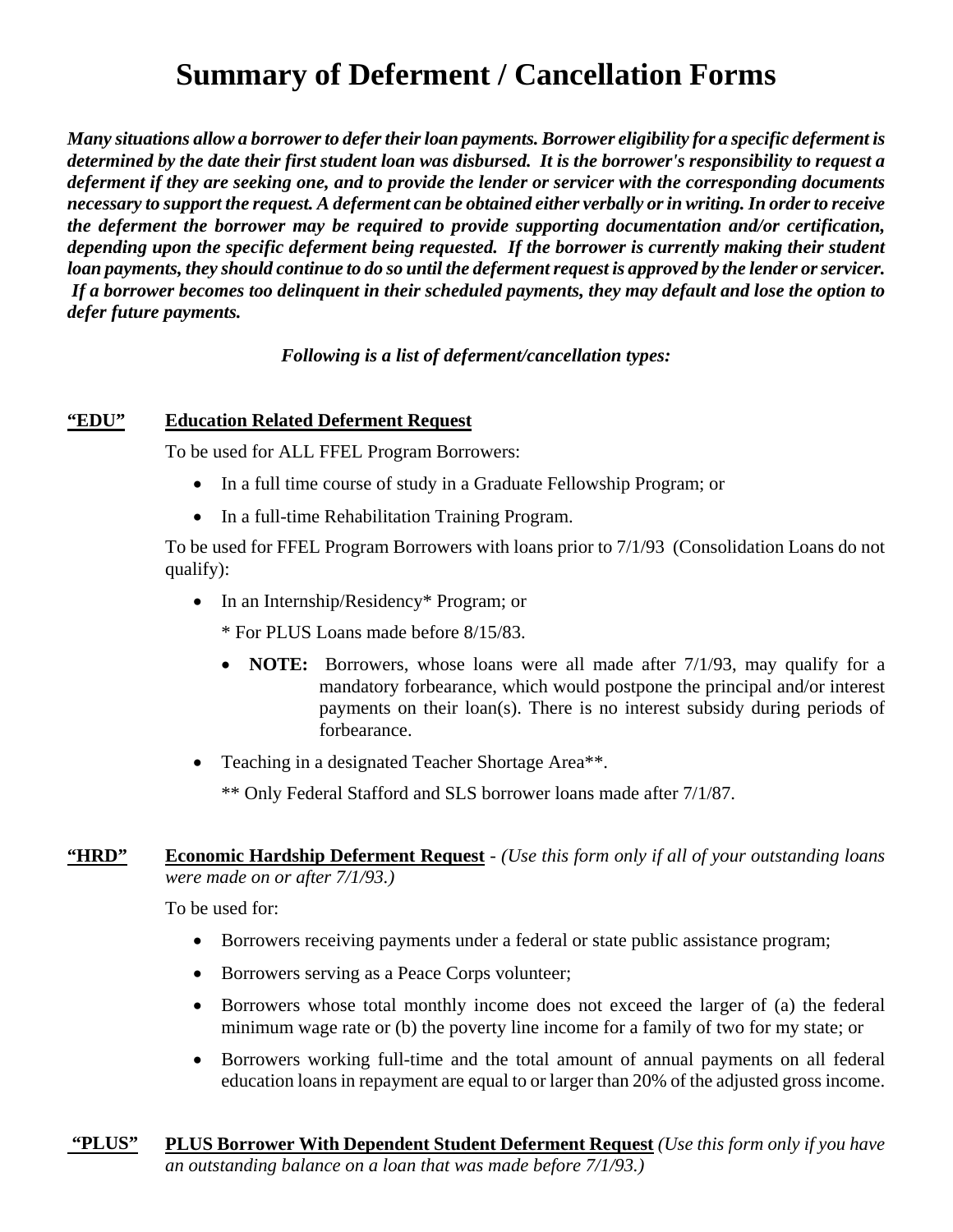To be used for PLUS Borrowers if the student that the loan was taken out for is:

- Enrolled full-time at an eligible school;
- Enrolled at least half-time at an eligible school; or
- Engaged full-time in a rehabilitation-training program.

## **"PLWM" Parental Leave / Working Mother Deferment Request** - *(Stafford and/or SLS Loans Only)*

To be used for:

- Parental Leave *(Loans made prior to 07/01/93)* Pregnant, caring for a newborn child, or caring for a newly adopted child; not working full-time or attending school during the deferment period; and have been enrolled in school at least half-time within the six-month period preceding this deferment.
- Working Mother *(Loans made between 07/01/87 and 06/30/93)* Entered or reentered the workforce within one year preceding this deferment; working full-time in a position earning not more than \$1 per hour above the federal minimum wage; and be the mother of a preschool-age child who has not yet enrolled in the first grade or a higher grade in elementary school.

## **"PUB" Public Service Deferment Request** - *(Use this form only if you have an outstanding balance on a FFELP loan that was made before 7/1/93 – Consolidation Loans do not qualify.)*

To be used for:

- Active duty in the Armed Forces of the United States\*;
- Serving full time as an officer in the Commissioned Corps of the Public Health Service<sup>\*</sup>;
- Serving in the Peace Corps<sup>\*</sup>;
- A full-time paid volunteer in the Action Programs\*;
- A full-time paid volunteer for a Tax-Exempt Organization\*; or
- PLUS Loans made on or after 8/15/83, do not qualify.
- On active duty in the National Oceanic and Atmospheric Administration (NOAA)\*.
	- \* Only for Federal Stafford and SLS loan borrowers whose first loans were made on or after 7/1/87, and before 7/1/93.

## **"SCH" In-School Deferment Request Form**

To be used for:

- Deferment of any FFEL Program Loan while borrower is enrolled at an eligible school as a Full-Time Student; or
- Deferment of FFEL Program Loans made after 7/1/87, while borrower is enrolled at an eligible school as a Less Than Full-Time But At Least Half-Time Student.

## **"TDIS" Temporary Total Disability Deferment Request** *(Use this form only if you have an outstanding*